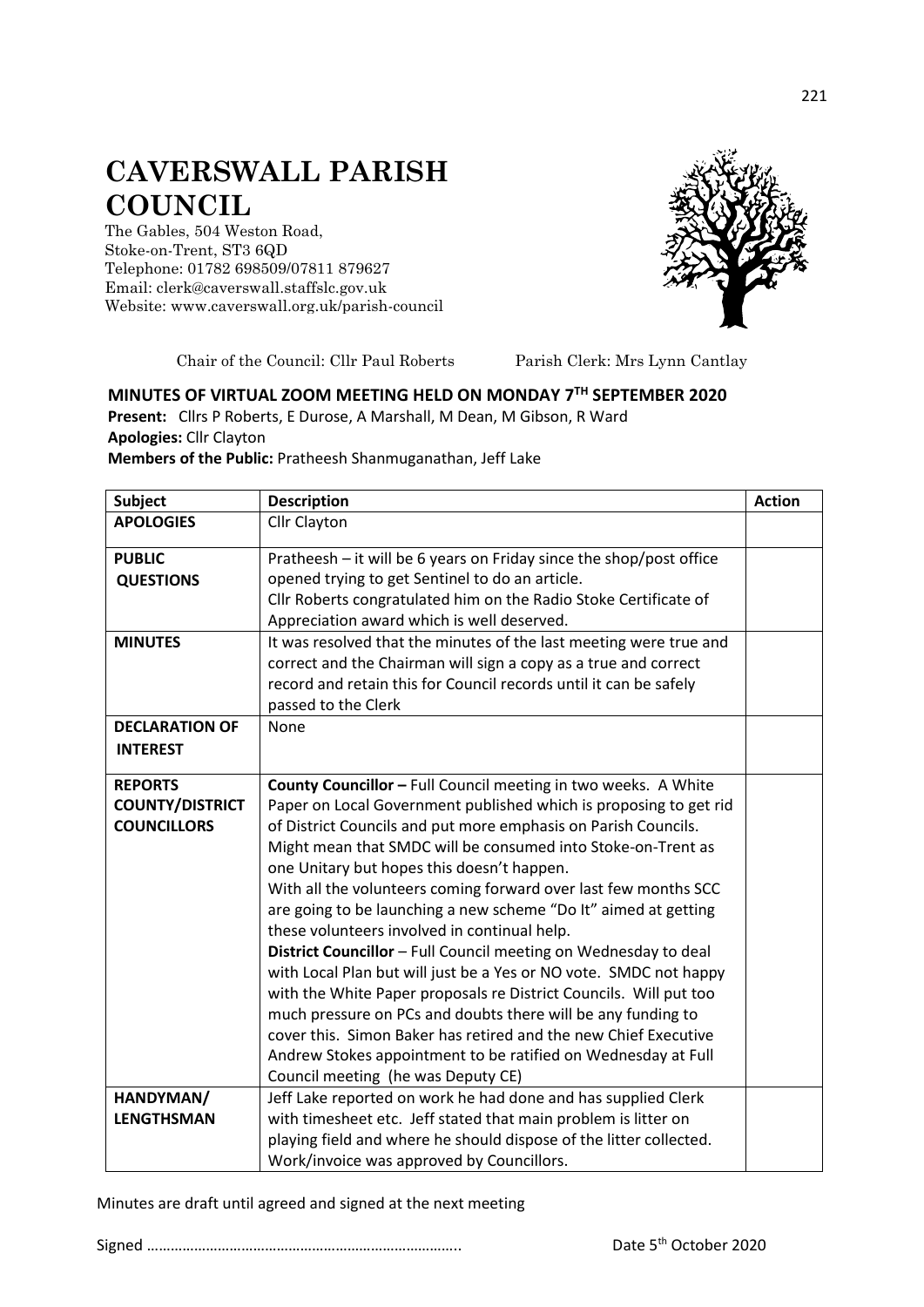| <b>Subject</b>         | <b>Description</b>                                                  | <b>Action</b> |
|------------------------|---------------------------------------------------------------------|---------------|
|                        | Discussed getting container from SMDC but think cost will be too    |               |
|                        | much. Cllr Marshall has some of the blue SMDC rubbish bags          |               |
|                        | which he will give to Jeff Lake for him to use, these to be left by |               |
|                        | public bins for collection on Monday mornings. Cllr Roberts/Clerk   |               |
|                        | to speak to SMDC re cost of bags/collection.                        |               |
|                        | New work agreed to be done to include trimming around               |               |
|                        | Caverswall sign opposite Scout Hut/on Blythe Bridge Road, bus       |               |
|                        |                                                                     |               |
|                        | shelter roof repair to be done with Cllr Roberts.                   |               |
|                        |                                                                     |               |
| <b>MATTERS ARISING</b> | <b>HIGHWAYS ISSUES:</b>                                             |               |
| <b>FROM PREVIOUS</b>   | General-                                                            |               |
| <b>MEETINGS</b>        | 53/20 - Grids and Drains - no new issues reported                   |               |
|                        | 54/20- Footpaths - Footpath closed sign still up at Tunstall Stych  |               |
|                        | (new bigger one) - Clerk to report again to SCC RoW                 | Clerk         |
|                        | 56/20 Bus shelter - roof                                            |               |
|                        | (45/20, 33/20, 20/20, 04/20, 93/19, 68/19, 59/19, 50/19)            |               |
|                        | Cllr Roberts and Jeff Lake to sort                                  | PR/JL         |
|                        | 57/20 Seat by stocks on tree in The Square                          |               |
|                        | (34/20, 21/20, 05/20, 94/19, 80/29, 69/19, 51/19)                   |               |
|                        | Still pending.                                                      |               |
|                        | 58/20 Playing field - preventing vehicles getting on grass area     |               |
|                        | (47/20, 35/20, 22/20. 06/20, 96/19)                                 |               |
|                        |                                                                     |               |
|                        | Soil bunds have now been done. Clerk to look into cost of           |               |
|                        | wildflower/grass seeds and report back to Councillors.              | Clerk         |
|                        | 59/20 Register of playing field land                                |               |
|                        | (48/20, 36/20, 23/20, 07/20, 97/19, 82/19, 71/19)                   | Clerk/        |
|                        | On going.                                                           | <b>RW</b>     |
|                        | 60/20 Christmas light -Tree in The Square                           |               |
|                        | (49/20, 39/20, 27/20, 12/20, 104/19)                                |               |
|                        | On going - Cllr Ward had received email from Network                |               |
|                        | Management Unit re installation of lights he will forward to Clerk. |               |
|                        | Playing Field - Bench / tree condition                              |               |
|                        | Clerk had emailed Steve Massey re him looking at trees on playing   |               |
|                        | field but no response to date.                                      |               |
|                        | High Street - Increase in Traffic                                   |               |
|                        | It is understood that the Police had spoken to the tractor driver   |               |
|                        | who regularly uses the High Street and no new reports of him using  |               |
|                        | it recently.                                                        |               |
|                        | Now schools are back Clerk will contact St Filumenas re our         |               |
|                        | concerns re child safety and requesting meeting with school and     | Clerk         |
|                        | parents to highlight our concerns.                                  |               |
|                        | <b>Unresolved Items: none</b>                                       |               |
|                        |                                                                     |               |
| <b>CORRESPONDENCE</b>  |                                                                     |               |
|                        | None                                                                |               |
|                        | 61/20- Accounts                                                     |               |
|                        |                                                                     |               |
| <b>FINANCE</b>         | Payments:                                                           |               |
|                        | The following accounts were approved for payment: -                 |               |

Minutes are draft until agreed and signed at the next meeting

Signed …………………………………………………………………….. Date 5